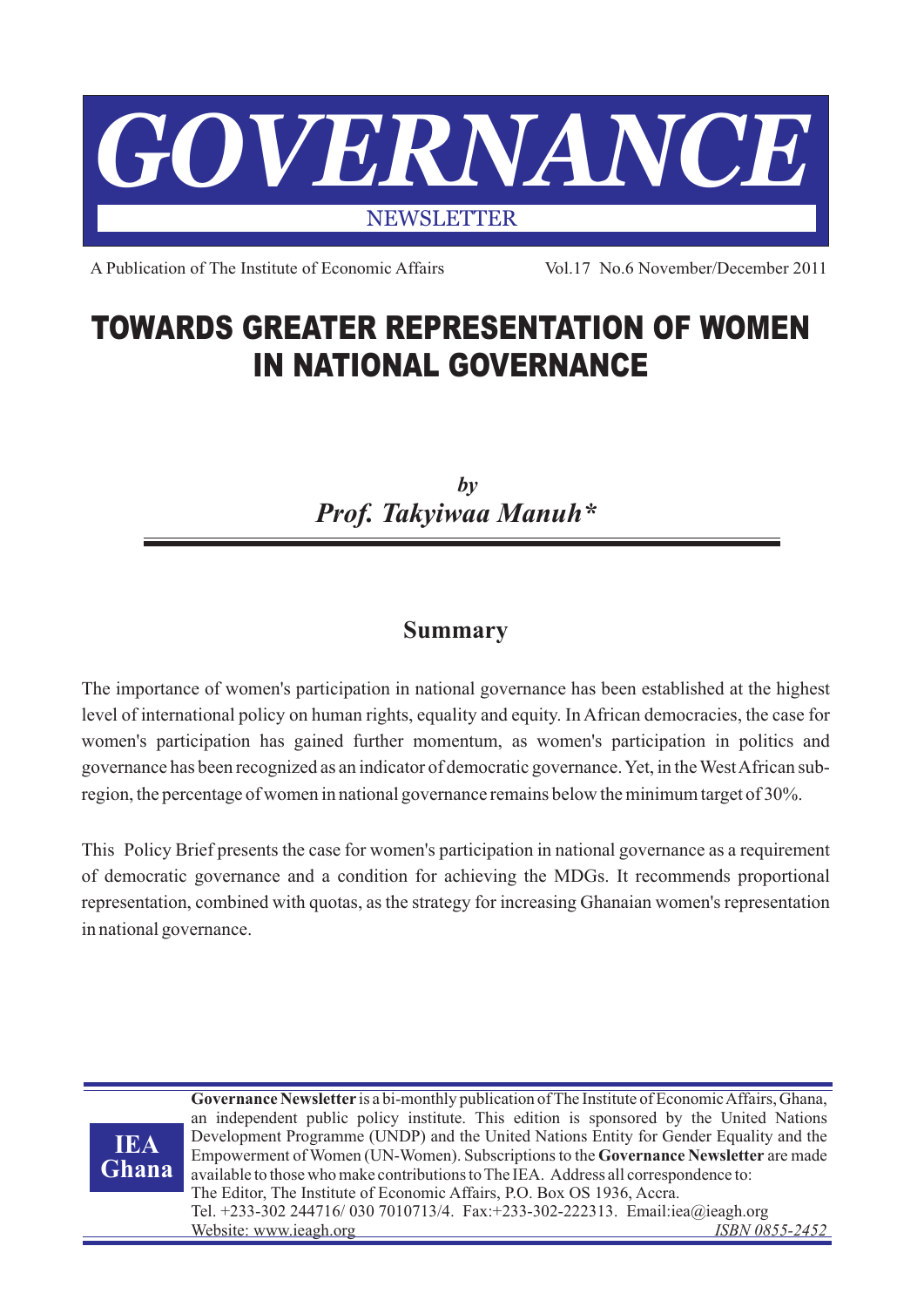The call for increased participation of women in governance experts indicated that without Saharan countries transitioned from one-party achieve the MDGs. state systems and military rule, to democratic rule and multi-party systems. In Ghana, this call However, the institutional and structural changes begun as early as the 1960s, resulting in 10% that accompanied Ghana's transition to representation of women in Parliament. Ghana's democratic rule have not given sufficient case for women's participation. Again, the governance. Ghana's statistics thus show a fall in Goals (MDGs) in 2000 gave strength to the 50 years. arguments for women's participation, as

national governance in Africa gained momentum women's involvement and participation at high in the late 1980s and early 1990s, as many Sub- levels of decision making, it would be difficult to

transition to democratic rule strengthened the attention to women's representation in formulation of the Millennium Development women's participation in Parliament over the past



#### **Women's Participation in Parliament from 1960-2008**

show that while many Ghanaian women vote in government and other development partners elections, a high proportion are not members of aimed at addressing the downward trend in parties and do not hold office at any levels in women's participation tend to be too close to parties. The low participation of women in elections to make an impact, and are often not political parties, coupled with the increasing sustained after elections. monetization of politics and political campaigns, The proportion of seats held by women in and growing political violence and intimidation, national Parliaments is a key indicator for creates insecurity for women and builds monitoring a country's progress on MDG 3 on resistance to their participation from spouses and Gender Equality and Women's Empowerment.

This trend is explained by various studies which other family members. Interventions by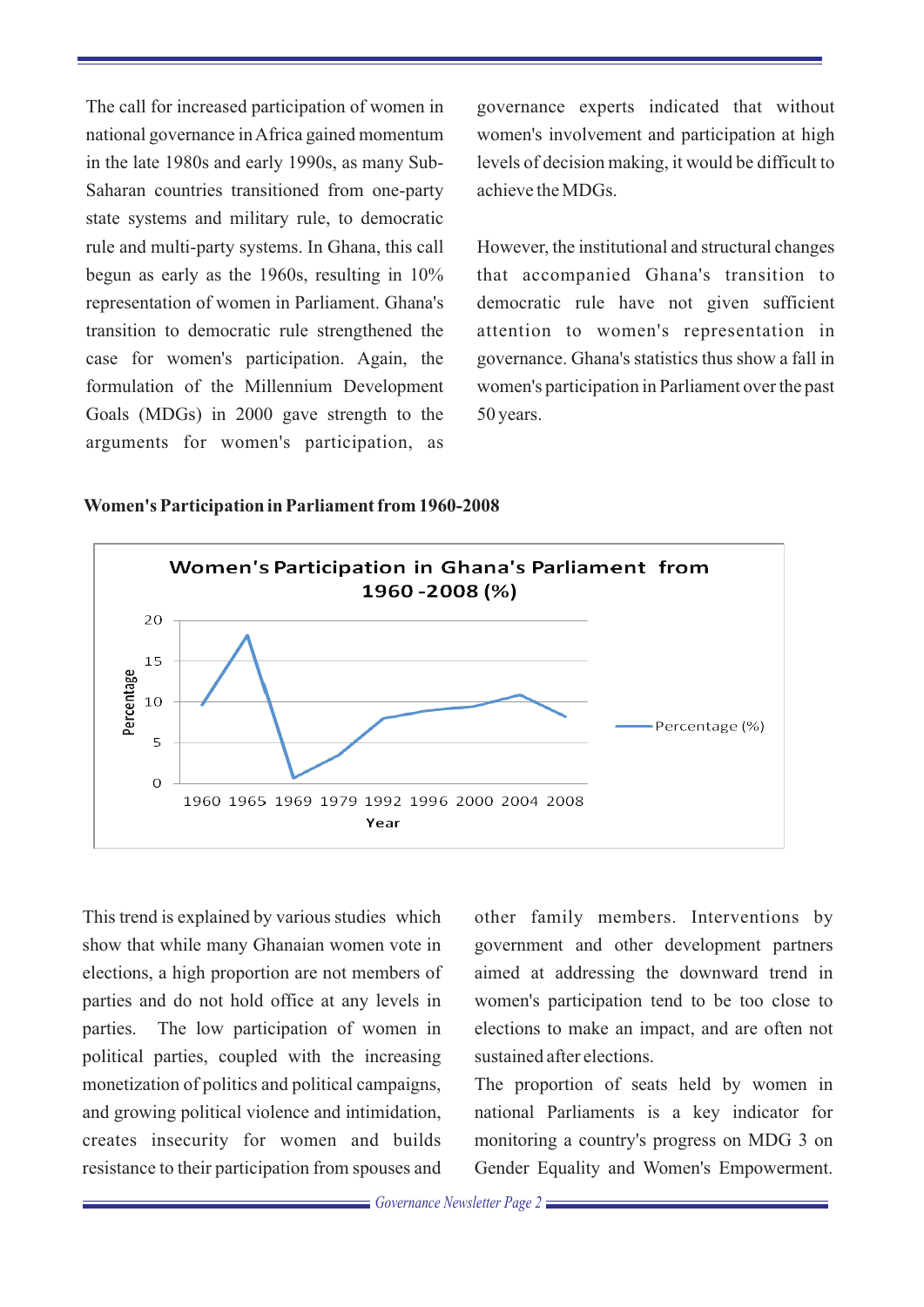The UN system proposes a 30% benchmark for justiciable and enforceable provisions. The women's participation in national governance. At Constitutional Review Commission must the present rate, however, Ghana is not likely to recommend a provision that will oblige meet this benchmark by 2015. This becomes governments, appointing authorities, and more critical as Parliamentary and Presidential political parties to ensure gender balance in elections approach in 2012. Without Affirmative politics and national governance. Action of some sort, these elections will not show iii) Presenting Ghana's proposed public much progress in women's participation and funding of parties as a key leverage point to representation, and Ghana will miss the target. compel adherence to affirmative action by The following short, medium and long-term political parties. Parties which fail to implement measures are necessary. mandated quotas could have funding withheld,

#### **Short Term Measures** Burkina Faso

1. Advocacy must build public support for legislation on affirmative action. It should be 3. A deliberate effort at strengthening the based upon Ghana's treaty obligations; the Women's Caucus of Parliament should be made, statistics on Ghanaian women's representation in as support to women's caucuses enhances politics and national governance; and trends in women parliamentarians' abilities to influence sub-Saharan Africa. The advocacy process for an Parliament across party lines, and to get relevant affirmative action bill must be spearheaded by legislation for the promotion of gender equality the Ministry of Women and Children's Affairs, in passed. collaboration with the Media and civil society.

2. Ghana's Constitutional reform process transcends political divides would strengthen presents an opportunity for deep institutional and their hand in demanding increased political structural changes to be made to Ghana's representation of women. Women's CSOs, in governance structure, through provisions that concert with women's groups and associations in promote and protect women's position as full churches and mosques, trades and vocations may participants in national governance, at national need to consider establishing a league of levels of politics, decentralized levels of Ghanaian women voters to make specific, timegovernance and within non-political positions of bound demands on political parties, for women's decision-making. This opportunity should be political participation. A league such as this recognized and taken full advantage of by: could be the basis for establishing a *Hawa's List*

in governance through the Constitutional review commit to advancing gender equality. process.

ii) Moving beyond aspirational 5. Political parties must be encouraged to Constitutional provisions on women's institute voluntary quotas to encourage more participation in national governance to women to stand and to be elected as candidates,

or reduced proportionately, as currently occurs in

4. Organizing women as a constituency that i) Addressing low participation of women to raise funds to support women candidates who